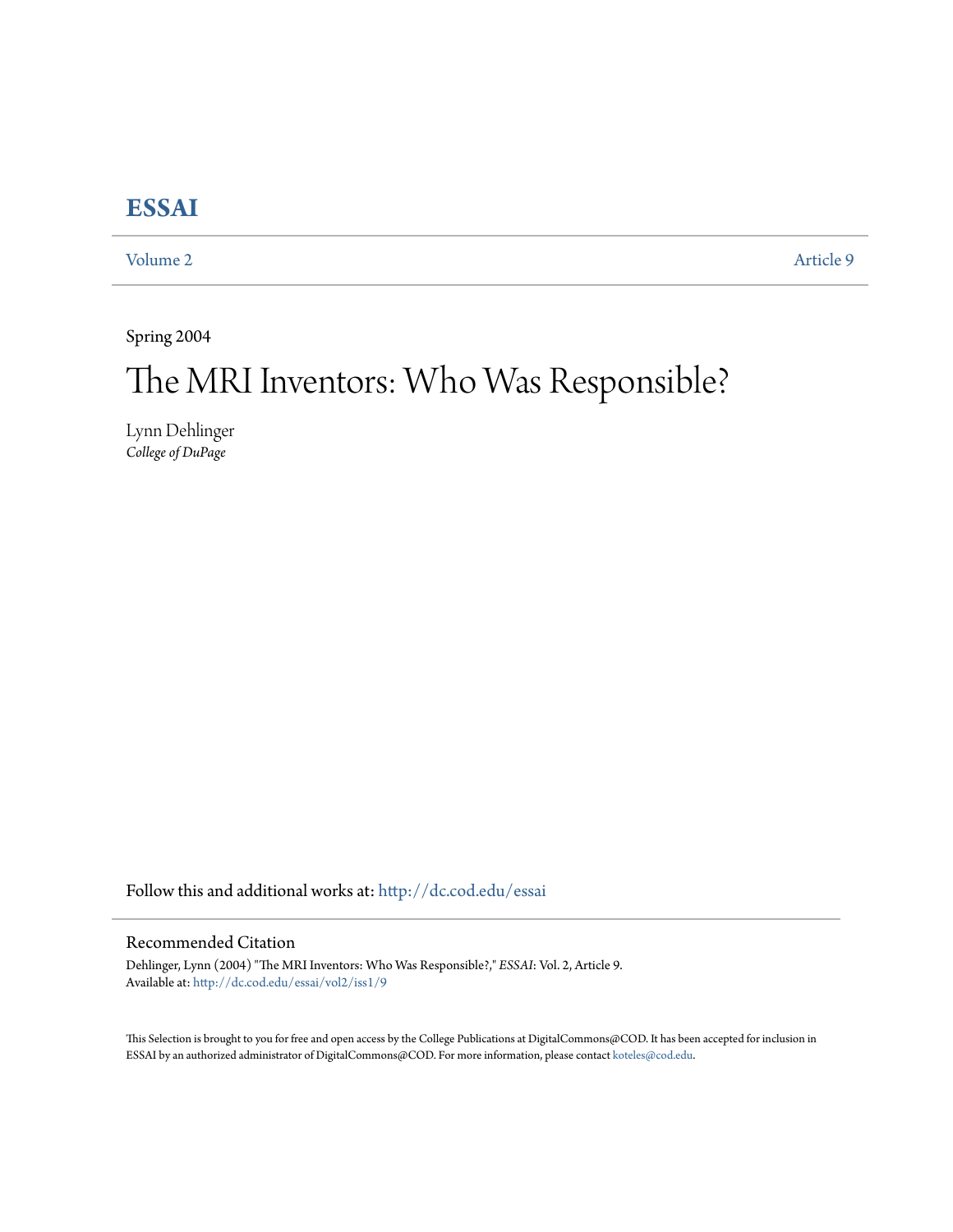The MRI Inventors: Who Was Responsible?

#### by Lynn Dehlinger

#### (Chemistry 105)

The Assignment: Write a research paper by choosing a contemporary topic directly or indirectly related to chemistry: food, medicine, drugs, environment, scientific research, industry, manufacturing, etc. Emphasize those aspects of the topic that impact chemistry. Your article can be polemical, making an argument for a particular policy or strategy; it can also be expository, giving an account of a chemical development.

n October 6, 2003 Paul Lauterbur, a University of Illinois professor, and Peter Mansfield from the University of Nottingham, were awarded the 2003 Nobel Prize for Physiology and Medicine for their part in developing the MRI (Magnetic Resonance Imaging). However, there is controversy <sup>n</sup> October 6, 2003 Paul Lauterbur, a University of Illinois professor, and Peter Mansfield from the University of Nottingham, were awarded the 2003 Nobel Prize for Physiology and Medicine for their part in developing the in inventing the idea with his patented model in 1974 of the first human body scanner.

In order to determine why professors Lauterbur and Mansfield were credited for their discoveries as opposed to Damadian, it is important to trace the MRI's roots and how these three men contributed to its evolution.

The MRI scanner came into being because of work of scientists dating back to the 1930s. Nuclear magnetic resonance or NMR is a technique in which magnetic fields and radio waves cause atoms to give off tiny radio signals. For years scientists used this technology for important analytic methods in studying chemical compounds.

Paul Lauterbur was such a scientist who, in the early 1970s, was experimenting with NMR technology, but was often frustrated when his data were ruined by what seemed to be meaningless signals. However, during an experiment he had a flash of insight and realized that the signals he was observing were precise locations of the atoms in a mixture he was studying in a test-tube. He further concluded that with variations of signals he could provide imaging information about locations of different atoms and their densities.

Upon further successful experimentation, Lauterbur produced the very first magnetic images by using a back projection method, which moved from a single dimension image to a spatial dimension image. In 1973 he published a short paper in *Nature* describing a technique, which he termed zeugmatography, (which comes from the Greek word zeugmo meaning yoke or joining together). The first images published were two tubes of water. A year later, Lauterbur published images of a clam, and in 1974 he provided an image of thoracic cavity of a mouse.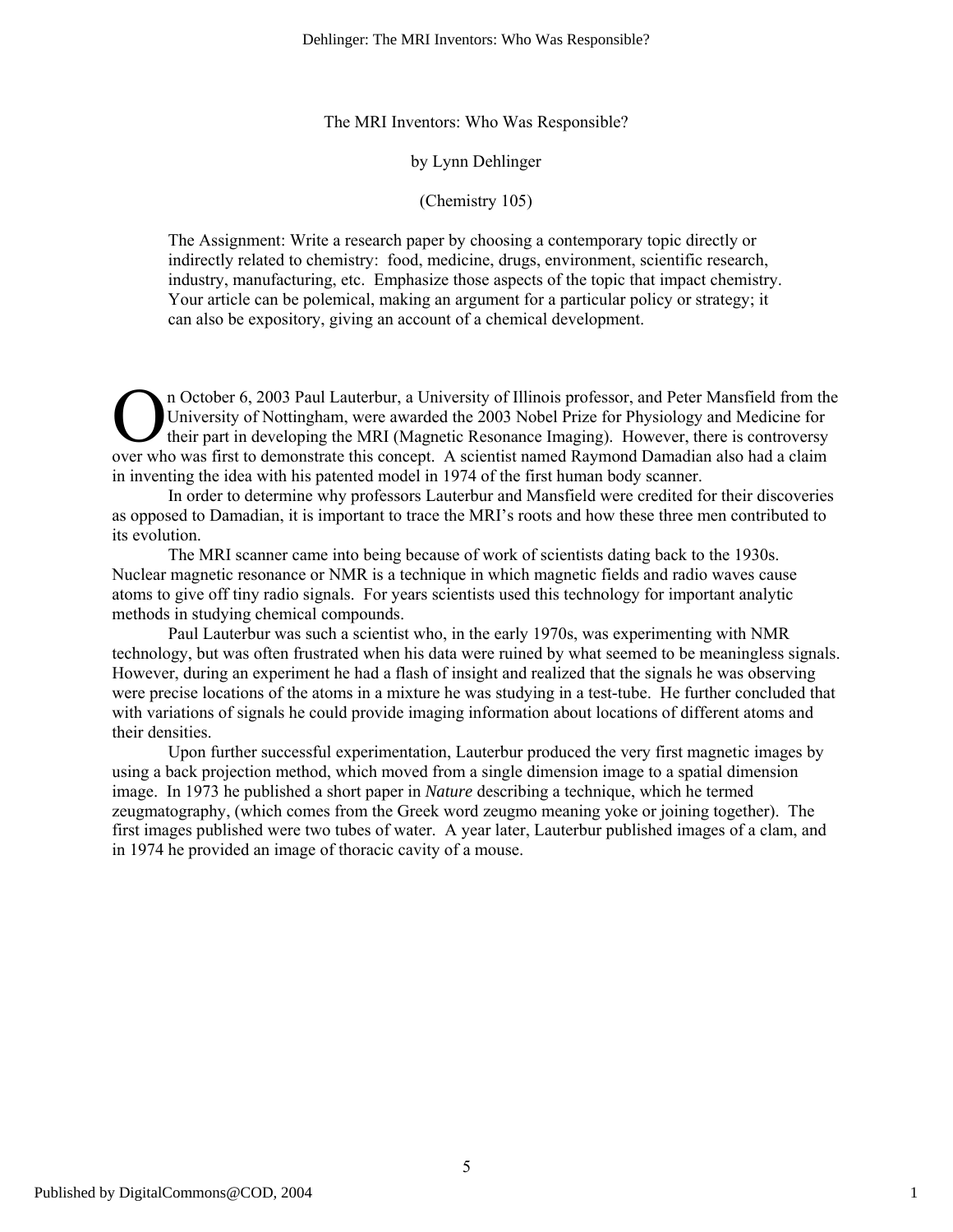

Lauterbur's first images and ideas published in *Nature*.

Lauterbur's ideas opened up the field of imaging, and many scientists tried to develop this theory. Peter Mansfield headed up a group in Nottingham, which experimented a great deal with NMR. He developed a technique referred to "echo planar," which enhanced NMR images by utilizing gradients in the magnetic field. Through mathematically analyzing signals, he increased the speed of imaging, thus allowing for larger images to be constructed in "real time" from consecutive slices across a human body. His first images were a cross section through a finger in 1977, and an image through a human abdomen in 1978.

During the early 1970s, another scientist named Raymond Damadian had a different perspective on NMR. He earned a medical degree at Albert Einstein College of Medicine and pursued a medical research career. Upon working with NMR technology, he experimented with electrically-charged particles in the body. He devised an idea that using an antenna wrapped around a human body, one can look from atom to atom, and tissue to tissue without ever invading the body. He felt this would be useful for detecting abnormalities such as cancerous tissues. He tested his hypothesis on cancerous liver samples from rats using NMR equipment, basing his research on the fact that cancerous tissue has higher water content than healthy tissue. His experiments proved to be successful and in 1971 published his findings in the journal *Science*. He concluded in his writings that cancerous tissues could be detected in humans if a large-scale scanner could be built. In 1974 he filed for a patent of such a machine.

He and his colleagues built such a machine in 1977, which Damadian named the "Indomitable." This same machine produced a crude image revealing through computer data points, which were filled in with colored pencils, a two-dimensional view of a human chest including the heart and lungs.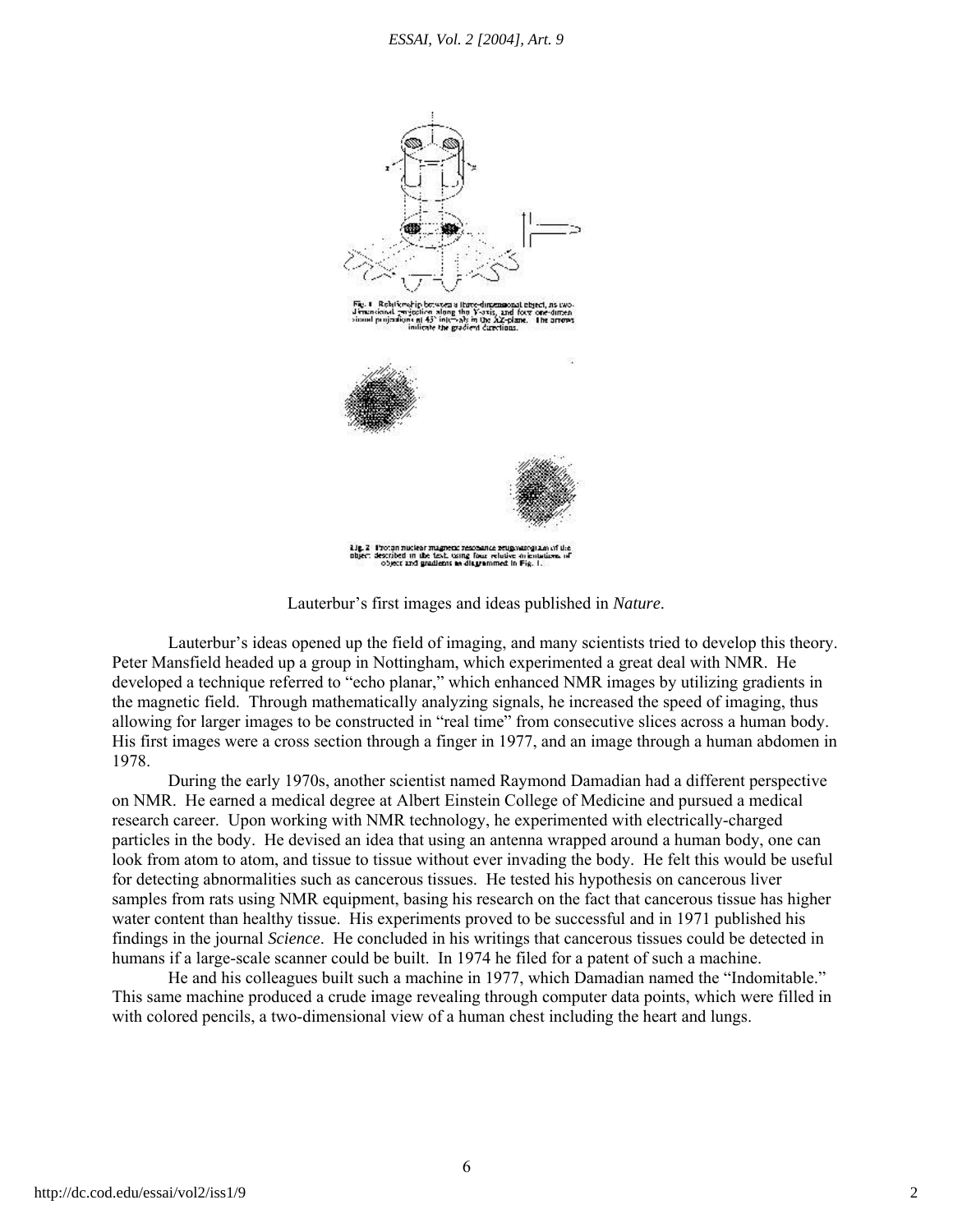

Damadian's model patented in 1974.

The modern MRI scanner of today uses all of the techniques and ideas these three men worked on so diligently. Images are produced using powerful magnets to enclose around portions of a body noninvasively. This in turn causes the nuclei of the hydrogen atoms in body tissues to act as microscopic needles. When exposed to a strong magnetic field, the hydrogen atoms stand "at attention." When small radio signals submit pulses to their nuclei, the energy content of the nuclei changes. After the pulse, a resonance wave is emitted and the nuclei return to their original state. This allows the location of the atoms to be mapped and an image is created.



Reprinted from Chicago Tribune, October 7, 2003

The human body is comprised of about two-thirds water, and this is highly useful in producing MRI images for medicinal applications. Each year more than 60 million MRI scans are conducted worldwide. The MRI has been instrumental in the diagnosis and treatment of cancer. It has also been extremely useful in determining abnormalities of the brain and spinal cord, and for diagnosing inflammation due to multiple sclerosis.

The controversy remains after both Lauterbur and Mansfield were awarded the Nobel Prize. Given the dates of the early thoughts and inventions it is difficult to distinguish which scientist was the true inventor of the MRI.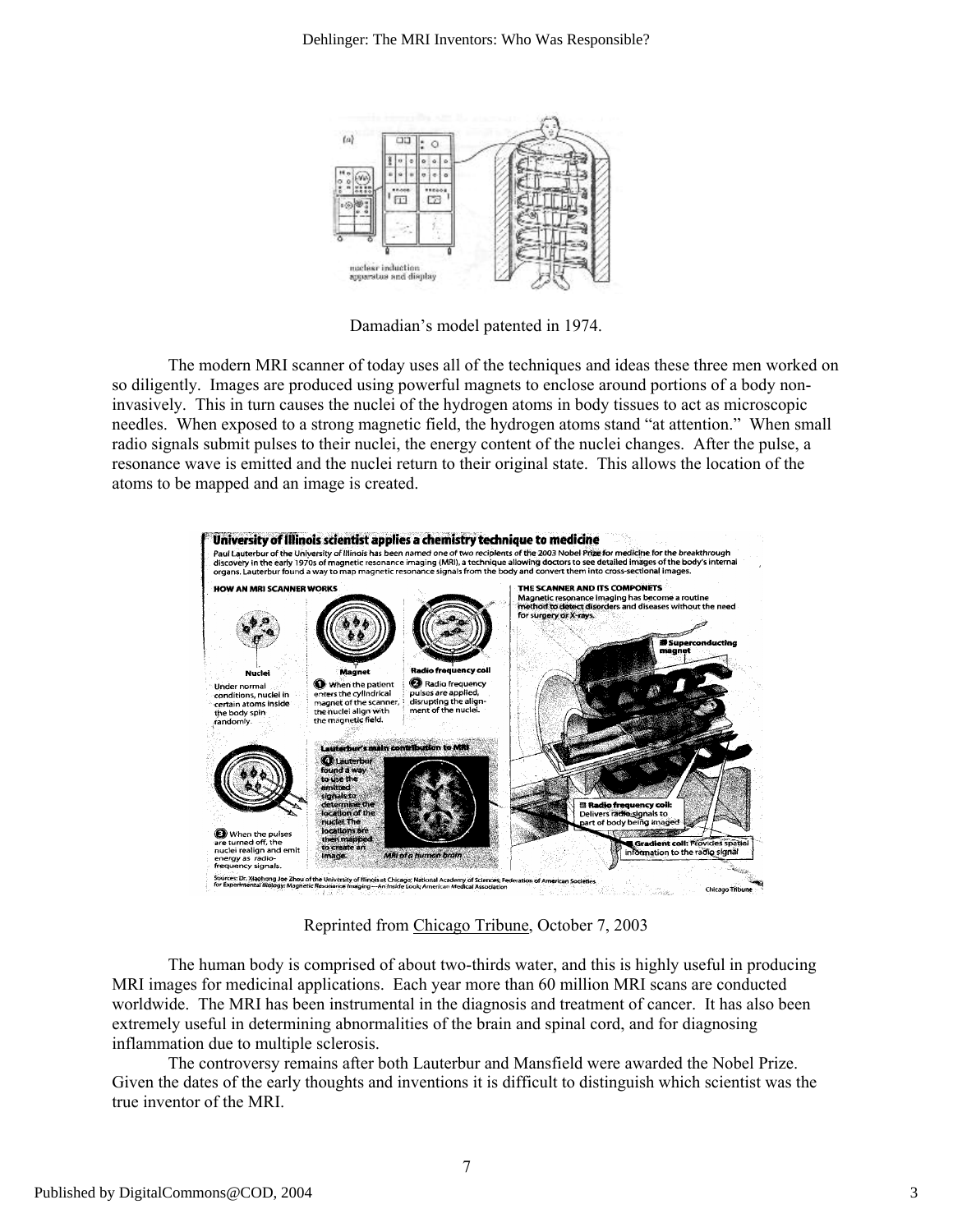#### *ESSAI, Vol. 2 [2004], Art. 9*

Damadian in 1971 accomplished an enormous benefit to the medical world by exposing his ideas of using magnetic resonance technology to show that cancer cells differ in their resonance signals to that of normal cells. He also is responsible for coining the acronym MRI. Lauterbur claims that Damadian's work had no influence on his, when also in 1971 he wrote in a notebook his use of NMR images and had a friend sign it, which is a common practice when a scientist believes he has made a patentable discovery. Many accredited scientists and members of the Nobel Prize nominating committee feel that Lauterbur and Mansfield were well deserved of receiving their Nobel Prize awards.

Mike Smith, a specialist in MRI research at the University of Leeds, UK, feels that Lauterbur was the first to obtain crude images using NMR. He states, "Before that, NMR was only used for analyzing chemical compounds."

Other supporters of Lauterbur include Dr. Alexander Margulis, chairman of the department of radiology at UC San Francisco, and he states "Damadian made words. But Lauterbur made an image, and that is the true difference."

Andy Coghlin, writer for NewScientist.com news service, writes that Mansfield is considered to be responsible for innovative techniques that made MRI widely available. Mr. Coghlin also writes that his "echo-planar" technique is the bedrock of 22,000 MRI scanners worldwide.

Damadian was overlooked for the Nobel Prize for various reasons according to some experts. His patent that he filed for in 1972 included the idea but no description of a method or technique of using NMR to scan the human body. The EMRF Foundation feels that using his techniques for diagnosing cancer or characterizing malignancies would be impossible using his apparatus. In a report published this year by this same foundation, it states that his apparatus was not an imaging device and could not be used for imaging.

It is my opinion that both Professors Lauterbur and Mansfield were the proper recipients to be awarded the Nobel Prize. It was Lauterbur's findings that led to the creations of imaging using variations in magnetic fields. Mansfield's mathematical analysis work took the images even further, thus enabling the world today to use modern MRI scans for incredible purposes.

I feel that Damadian's inventions and contributions were also important, but were not the true forerunners of the MRI scanners used today. The company FONAR, which Damadian himself started, is a seller of MRI scanners. This same company adopted the techniques of Lauterbur's imaging for its own machines.

The decision that had to be made for who would be nominated for the recent Nobel Prize had to be difficult. All three men were enormous contributors to the evolution of the MRI scanners used today.

FONAR, Damadian's company is currently working on new scanners and filing patents related to MRI. On September 16, 2003 he filed a patent, along with other inventors for an open-entry MRI scanner to provide easier access to the patient.

Small scanners are being developed which would be simply placed on parts of the human body such as an arm, knee or foot. MRI research is being done on brain mapping, which refers to scanning a person's brain while performing tasks such as squeezing a ball, to better understand how the brain works. Researchers are also developing new ways to image strokes in their earliest stages using MRI.

MRI has only been used for medical purposes for the last 20 years, and the future is incredibly exciting. It is a limitless field and many new developments will surely come about in the years to come.

Works Cited

Bellis, Mary. Magnetic Resonance Imaging (MRI). What You Need to Know About. Retrieved October 19, 2003, from <http://inventors.about.com/library/inventors/bldamadian.htm. > Coghlin, Andy Scientist.com news service. Retrieved October 22, 2003 from

<sup>&</sup>lt;http://www.newscientist.com/news/news.jsp?id=ns99994235>.